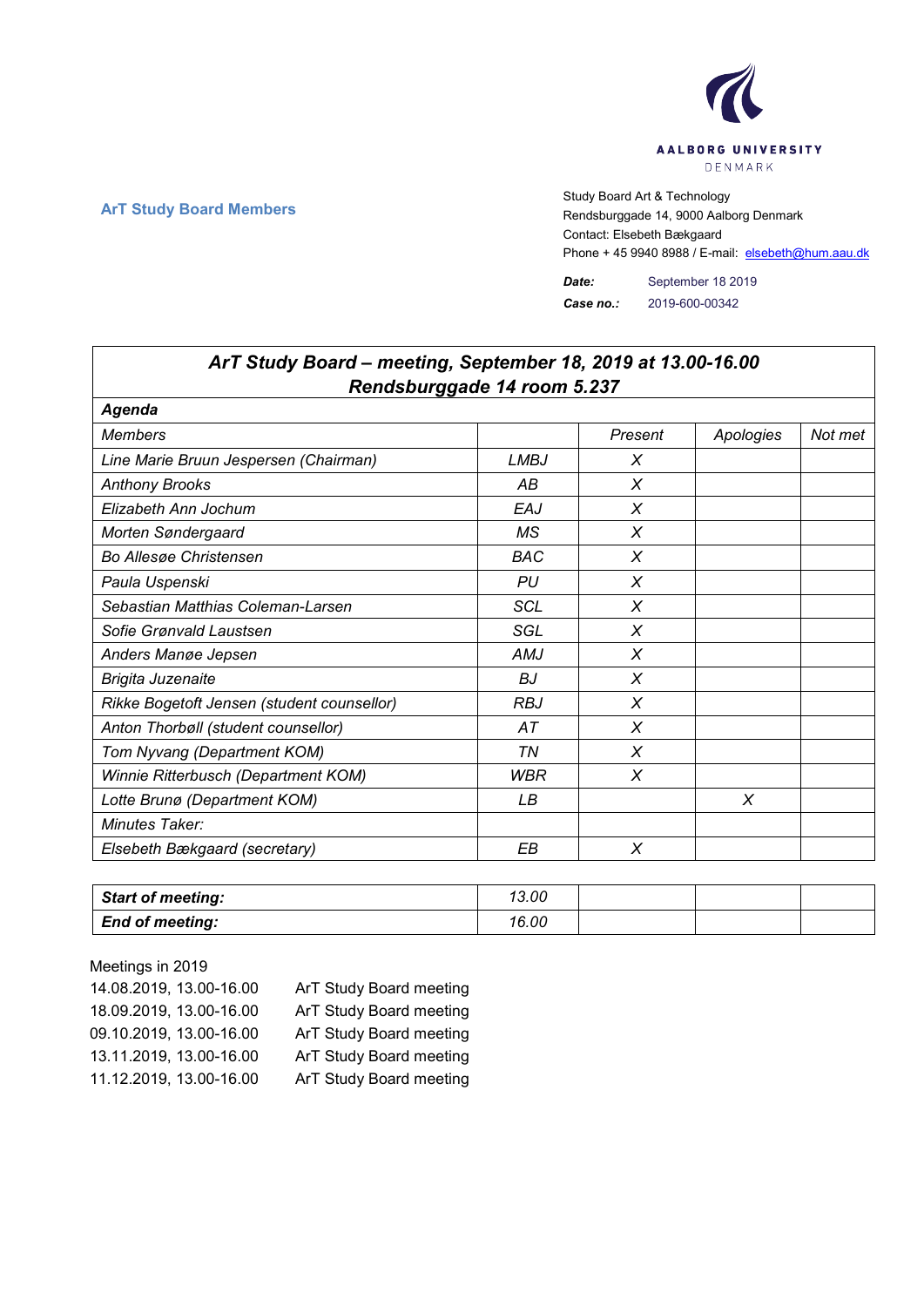| Items: |                                                                                                                                                                                                                                                                                                                                                                                                                                                                                                                                                                                                                                                                                                                                                  |
|--------|--------------------------------------------------------------------------------------------------------------------------------------------------------------------------------------------------------------------------------------------------------------------------------------------------------------------------------------------------------------------------------------------------------------------------------------------------------------------------------------------------------------------------------------------------------------------------------------------------------------------------------------------------------------------------------------------------------------------------------------------------|
| 1.     | Approval of Agenda 18.09.2019                                                                                                                                                                                                                                                                                                                                                                                                                                                                                                                                                                                                                                                                                                                    |
|        | Approved                                                                                                                                                                                                                                                                                                                                                                                                                                                                                                                                                                                                                                                                                                                                         |
| 2.     | Approval of Minutes 14.08.2019 (Attachment #1)                                                                                                                                                                                                                                                                                                                                                                                                                                                                                                                                                                                                                                                                                                   |
|        | Minutes will in future be sent out within 14 days after the meeting for approval.<br>Comments, if any, to be given by mail.                                                                                                                                                                                                                                                                                                                                                                                                                                                                                                                                                                                                                      |
| 3.     | News:                                                                                                                                                                                                                                                                                                                                                                                                                                                                                                                                                                                                                                                                                                                                            |
| 3.a.   | <b>Chair of Study Board (LMBJ)</b>                                                                                                                                                                                                                                                                                                                                                                                                                                                                                                                                                                                                                                                                                                               |
|        | Licenses – Touchdesigner: We bought licenses. This is highly relevant for the 5 <sup>th</sup> semester.                                                                                                                                                                                                                                                                                                                                                                                                                                                                                                                                                                                                                                          |
|        | The semester has been kicked off. All new students showed up and we are very pleased with this.                                                                                                                                                                                                                                                                                                                                                                                                                                                                                                                                                                                                                                                  |
| 3.b.   | <b>Students:</b> The students shall select their new vice chair of the study board among them before the<br>next meeting. Update: Anders Manøe Jepsen (3 <sup>rd</sup> semester) is the new vice chair.                                                                                                                                                                                                                                                                                                                                                                                                                                                                                                                                          |
|        | We have two new student members, who introduced themselves. Anders Manøe Jepsen and Brig-<br>ita Juzenaite (both from 3 <sup>rd</sup> sem.) LMBJ introduced the study board work, emphasizing that it is a<br>democratically elected body, which deals with many aspects of running the program. Passing of<br>curricula, evaluations, developing the program, staffing etc. Discussions are confidential. As of Feb-<br>ruary 2020 Media Arts Cultures will also be under this study board.                                                                                                                                                                                                                                                     |
| 3.c.   | <b>Student counsellors (RBJ/AT)</b>                                                                                                                                                                                                                                                                                                                                                                                                                                                                                                                                                                                                                                                                                                              |
|        | No news.                                                                                                                                                                                                                                                                                                                                                                                                                                                                                                                                                                                                                                                                                                                                         |
| 3.d.   | The Department (TN/WBR)                                                                                                                                                                                                                                                                                                                                                                                                                                                                                                                                                                                                                                                                                                                          |
|        | The department is still waiting for the budget for next year and preparing as much as we can.                                                                                                                                                                                                                                                                                                                                                                                                                                                                                                                                                                                                                                                    |
|        | The accreditation system is changing a little bit. The structure will be slightly different. More news<br>will follow. There is growing attention on exams and grades. We have to further document individual<br>exams – it will be more formalized. We have to monitor grades in a new way. We already react to<br>unusual patterns, but more news will follow about this.                                                                                                                                                                                                                                                                                                                                                                      |
|        | The GDPR department has invited VIPs for a course in Workzone. A selection of teachers and<br>study board members has been invited to the course. What to do when you evaluate a student<br>(credit transfer), how are you supposed to handle the information and documentation through the<br>journal systems. We have to change from emails to the journalizing system. We have a legal de-<br>partment, that we can ask, if we have questions as to the handling of documentation (research and<br>students). At some point, students should be introduced to this issue, so it should be a part of the<br>curriculum. We have been waiting for some guidelines.                                                                              |
|        | Last week we handed in the key figures for the study board report. The study board will be ex-<br>pected to comment on irregularities.                                                                                                                                                                                                                                                                                                                                                                                                                                                                                                                                                                                                           |
| 4.     | <b>Study regulation revision 2020:</b>                                                                                                                                                                                                                                                                                                                                                                                                                                                                                                                                                                                                                                                                                                           |
|        | PBL progressive learning goals (Attachment #2)                                                                                                                                                                                                                                                                                                                                                                                                                                                                                                                                                                                                                                                                                                   |
|        | AAU has decided that all study regulations needed to have learning goals that illustrated the pro-<br>gression in the PBL competences throughout the study. To make clear where and how students<br>gained more knowledge throughout the curriculum in the study regulations. We have had teachers'<br>meetings and meetings with student representatives, where we have discussed this. We have<br>added new learning goals. Interpersonal, structural, problem oriented and meta cognitive compe-<br>tences are addressed at different levels. There is maybe less focus on the structural competences,<br>but already next year we will be asked to add e.g. digital tools to manage group work etc., so it will<br>have more volume by then. |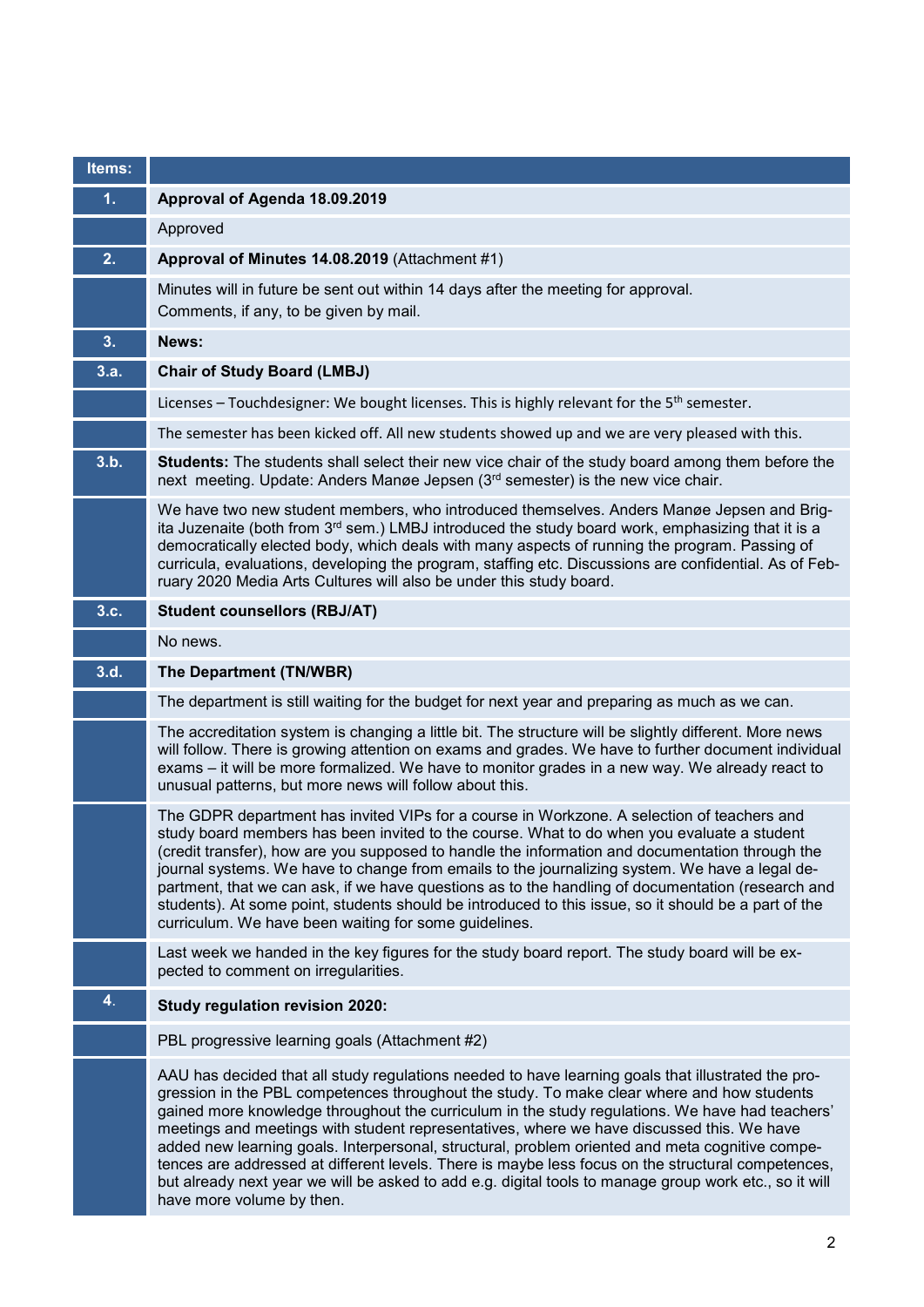|    | EAJ: On page 7 – change of words - Why? External partners is very broad – could be industry or<br>artists or anything. If we use the more general term (eksterne samarbejdspartnere), it gives teach-<br>ers more freedom. The language should open for flexibility, so we do not risk locking ourselves in.<br>It was decided to change it back.                                                                                                                                                                                                                                                                                                                                                                                                                                                                                                                                                                                                                                                                                                                                                                                                                                                                                                                                                                                                                                                                                                                                                                                                                                                                                                   |
|----|-----------------------------------------------------------------------------------------------------------------------------------------------------------------------------------------------------------------------------------------------------------------------------------------------------------------------------------------------------------------------------------------------------------------------------------------------------------------------------------------------------------------------------------------------------------------------------------------------------------------------------------------------------------------------------------------------------------------------------------------------------------------------------------------------------------------------------------------------------------------------------------------------------------------------------------------------------------------------------------------------------------------------------------------------------------------------------------------------------------------------------------------------------------------------------------------------------------------------------------------------------------------------------------------------------------------------------------------------------------------------------------------------------------------------------------------------------------------------------------------------------------------------------------------------------------------------------------------------------------------------------------------------------|
|    | The study board discussed and approved the study regulations.                                                                                                                                                                                                                                                                                                                                                                                                                                                                                                                                                                                                                                                                                                                                                                                                                                                                                                                                                                                                                                                                                                                                                                                                                                                                                                                                                                                                                                                                                                                                                                                       |
|    | Course in interaction design for ArT students (5 ECTS) (Attachment #3)                                                                                                                                                                                                                                                                                                                                                                                                                                                                                                                                                                                                                                                                                                                                                                                                                                                                                                                                                                                                                                                                                                                                                                                                                                                                                                                                                                                                                                                                                                                                                                              |
|    | This will be a proper interaction design course. We have gathered different lectures. It has been<br>moved from 4 <sup>th</sup> to 2 <sup>nd</sup> semester. The reason for this is that the students need more time on 4 <sup>th</sup> se-<br>mester to focus on the project. Students agree that it is a good idea to place it on $2nd$ semester. The<br>background for this course was also to increase minimum confrontation hours. This is the first draft.<br>We need to refine the text, maybe change the learning goals and decide on exam format. What<br>should the proper title be? LMBJ will ask Markus and Anca to have a look at it. BAC will send text<br>and references. LMBJ will circulate a final version asap asking for written feedback. Deadline is<br>Oct. 1st.                                                                                                                                                                                                                                                                                                                                                                                                                                                                                                                                                                                                                                                                                                                                                                                                                                                             |
| 5. | <b>Semester evaluation:</b><br>Coordinator reports + complete Survey Xact data ArT 2-4-6 (Attachment #4a-f)                                                                                                                                                                                                                                                                                                                                                                                                                                                                                                                                                                                                                                                                                                                                                                                                                                                                                                                                                                                                                                                                                                                                                                                                                                                                                                                                                                                                                                                                                                                                         |
|    | ArT2:<br>Communication and scheduling of exam in PID: It was very late.<br>$\bullet$<br>Action point: Keep our eyes on this for next year.<br>Excursion to Aarhus for the Art in Context course: Information about the travels etc. came<br>$\bullet$<br>out very late. The trip is a participation course. RBJ suggested it to be a voluntarily activity<br>and maybe have an alternative assignment, if the students cannot make it on that day.<br>LMBJ suggested that it could count as lecture, if the study pays. It was stressed that active<br>participation should not rely on the students' economic capability.<br>Action point: The main problem was the late notice. So we have to either find alternatives<br>locally OR be better at announcing in due time and pay for the activity to secure that all<br>students are equal. Decision: Field trips as part of active participation to be funded by the<br>study board.<br>Joint semester: Terrible format, too long and too rushed.<br>$\bullet$<br>Action point: A poster session (6 <sup>th</sup> sem.) would be very good and a white paper (2 <sup>nd</sup> sem.)<br>Group formation process: Many struggled. Longer deadline would be a solution. Who is<br>responsible for making groups – this should be very clear – the coordinator or the stu-<br>dents? It is a learning process, too. Students' responsibility or else randomized groups<br>formed. EAJ: it is on purpose with the ambiguity! It is important with this freedom. We<br>should keep it not defined. The group format is very important.<br>Action point: It is in our strategy to improve this process. |
|    | Postponed until next meeting. The semester coordinator will forward a new report.<br>$ArT4$ :                                                                                                                                                                                                                                                                                                                                                                                                                                                                                                                                                                                                                                                                                                                                                                                                                                                                                                                                                                                                                                                                                                                                                                                                                                                                                                                                                                                                                                                                                                                                                       |
|    | ArT6:<br>Entrepreneurship: Students ask for more arts specific examples. Do we know anyone be-<br>$\bullet$<br>sides from alumni?<br>Action point: To find relevant entrepreneurs. LMBJ will ask Anca and Jesper and propose a<br>event with art entrepreneurs as an add on to the course and relevant to all students.<br>Play and event: Extremely well evaluated.<br>$\bullet$<br>Performance technology course: Comments about the literature and covering the sylla-<br>$\bullet$<br>bus. There was an hour demo, which could have been a lecture instead.<br>Programming: Students want a broader palette of supervisors.                                                                                                                                                                                                                                                                                                                                                                                                                                                                                                                                                                                                                                                                                                                                                                                                                                                                                                                                                                                                                     |
|    |                                                                                                                                                                                                                                                                                                                                                                                                                                                                                                                                                                                                                                                                                                                                                                                                                                                                                                                                                                                                                                                                                                                                                                                                                                                                                                                                                                                                                                                                                                                                                                                                                                                     |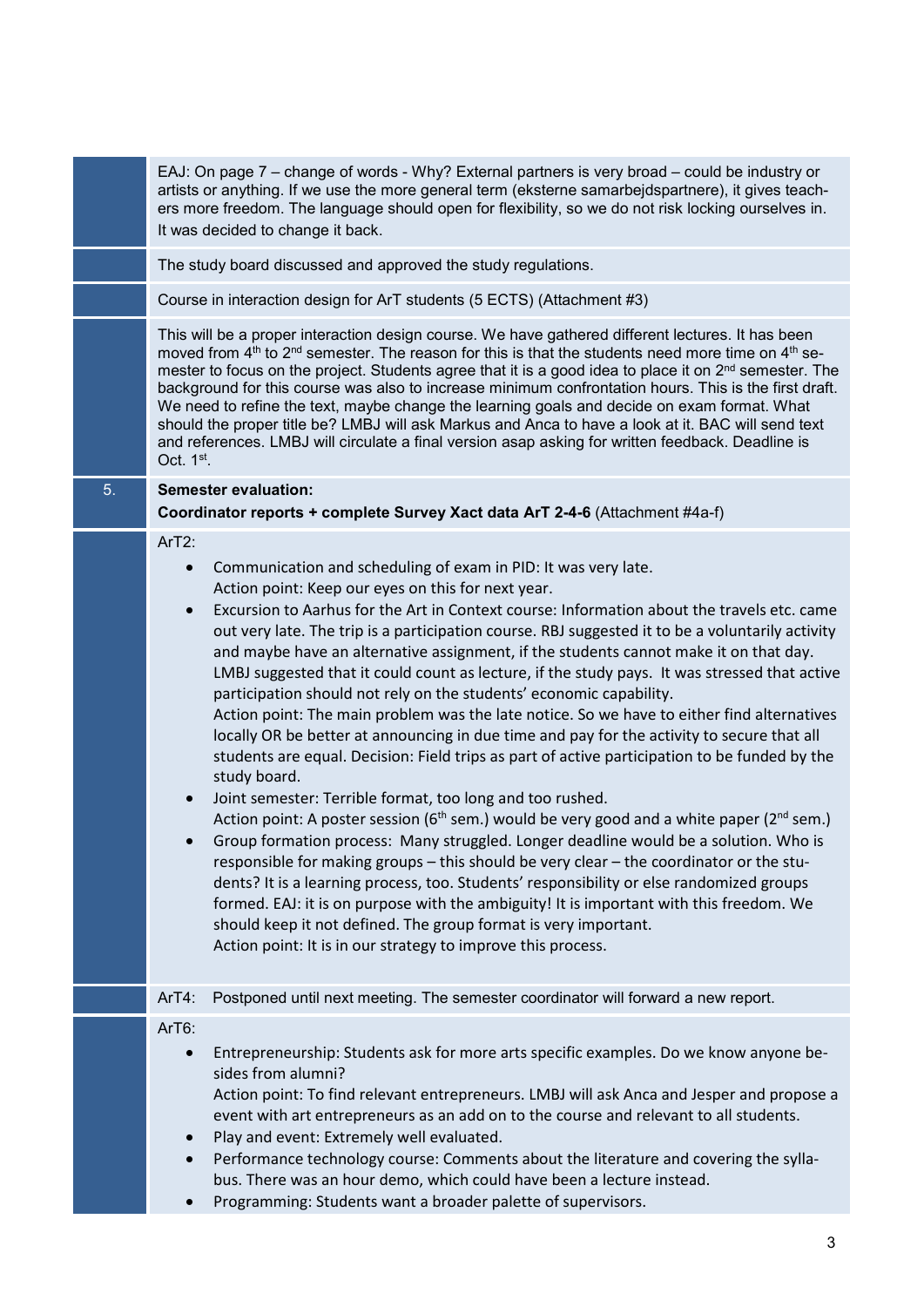|     | Action point: LMBJ: We totally agree.                                                                                                                                                                                                                                                                                                                                                               |
|-----|-----------------------------------------------------------------------------------------------------------------------------------------------------------------------------------------------------------------------------------------------------------------------------------------------------------------------------------------------------------------------------------------------------|
| 6.  | Educational evaluation: (Attachment #5)                                                                                                                                                                                                                                                                                                                                                             |
|     | 1. Bad communication and planning is mentioned – too much confusion<br>2. Hard to tell the progression in the program – not evident progression<br>A lack of seriousness and gravitas towards studying art and technology<br>3.<br>Remarks from the discussion:                                                                                                                                     |
|     | SGL: If there were supervisor guidelines or rules set, so that all supervisors go through the same<br>things, this would make it easier for the students to see the progression.                                                                                                                                                                                                                    |
|     | LMBJ: We are hesitant to make guidelines/rules for supervisors. Transparency is important, though.<br>What is the responsibility of the supervisor and of the student?                                                                                                                                                                                                                              |
|     | AB: There is a difference between teachers at school and at a university. That transition is not un-<br>derstood well enough.                                                                                                                                                                                                                                                                       |
|     | RBJ: Consistency would help the students. The students should get this information in the begin-<br>ning - also that it will be different and change from supervisor to supervisor. Do not expect the exact<br>same thing to happen next semester.                                                                                                                                                  |
|     | SCL: We do not always know when we are given more freedom – we need to be told, when it is<br>happening. Better clarity with everything.                                                                                                                                                                                                                                                            |
|     | EAJ: We could take a look at the semester start - we could check in and present ourselves - show<br>one slide, which shows the progression. The teachers should share these points. Expectation of co-<br>ordinators to have face to face meetings with your teachers.                                                                                                                              |
|     | Study activity model: Visualizes how the semester is planned in terms of workload. It is mandatory<br>for 1 <sup>st</sup> semester. It could be a way to clarify, what we are expecting from the students $-$ so this<br>could go into each semester.                                                                                                                                               |
|     | Conclusions: A teachers' meeting with focus on communication and progression and an action plan<br>for how the students will feel this.                                                                                                                                                                                                                                                             |
|     | LMBJ will attend the next SGMs on 3 <sup>rd</sup> and 5 <sup>th</sup> semester to discuss problems with progression and<br>introduce the study activity model.                                                                                                                                                                                                                                      |
| 7.  | Study environmental evaluation + Plan of action + Feedback from faculty:<br>(Attachment $# 6+7+8$ )                                                                                                                                                                                                                                                                                                 |
|     | Feedback has been received to be communicated to the students:<br>CAS will monitor indoor climate.                                                                                                                                                                                                                                                                                                  |
|     | We have asked for permission to put up shelves in the semester rooms. That is not possible due to<br>fire regulations. It is to be addressed by the department.<br>Action plan: No comments - Approved.                                                                                                                                                                                             |
| 8.  | Requisition spring 2020 - first draft: (Attachment #9)                                                                                                                                                                                                                                                                                                                                              |
|     | The initial proposal to be handed over to the department.<br>This will also circulate among the knowledge group leaders.                                                                                                                                                                                                                                                                            |
| 9.  | Agenda items for the meeting with the advisory board:<br>Ideas and suggestions from the board:                                                                                                                                                                                                                                                                                                      |
|     | Update on the language change.<br>$\bullet$<br>Mapping of what kind of programs alumni attends.<br>Question of still having an international profile/outlook - how can we keep working with<br>$\bullet$<br>preparing the students for that. What new opportunities does the language change offer.<br>EAJ: Suggested that the study board VIPs are invited to the meeting with the advisory board. |
| 10. | Annual report of the external examiners' chairmanship + External examiner reports:<br>(Attachment #10+11)                                                                                                                                                                                                                                                                                           |